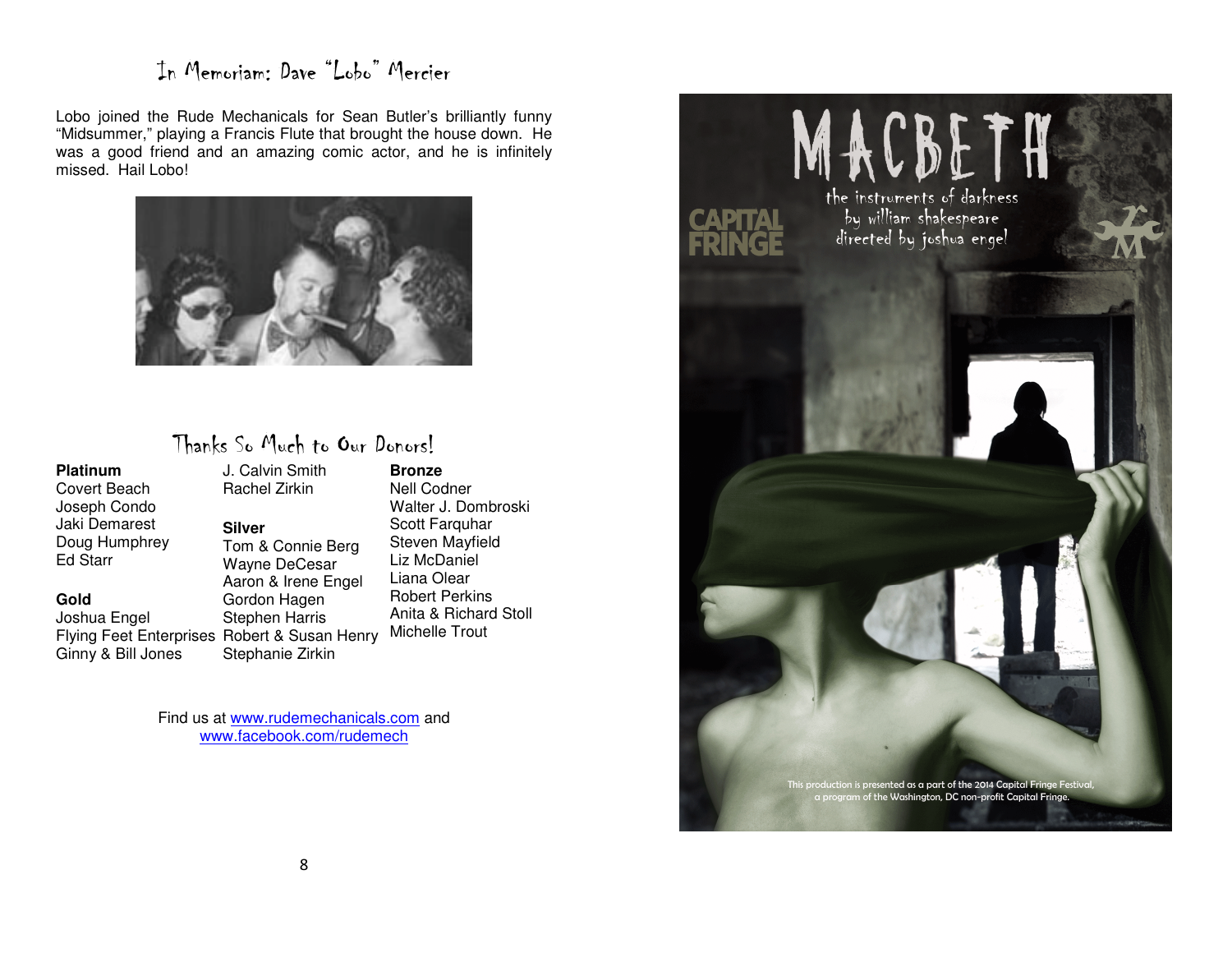# The Cast (In Order of Appearance)

## The Crew (In No Order Whatsoever)

Irene Sitoski *(Lighting Designer)* loves being back again designing another show for the Rudes. She hails from Arizona where she received a BFA in Technical Theatre from the UofA. Some her favorite past designs include: Peter Pan at The Watertown Lyric Theatre, TinTypes at The Lake Ontario Playhouse, and Picnic at The Bay Theatre Company. When she's not designing, she's off moonlighting as a children's entertainer. But her greatest achievement of all is being a mom. She wants to thank her husband and daughter for always supporting her and dealing with the late night rehearsals!

Kate Smith-Morse (Scenographer) has a great heart. Ask her to show it to you sometime.

Rebecca Speas (Witch) is thrilled to be making both her Rude Mechanicalsand Capital Fringe debuts in this production of Macbeth! A native North Carolinian and a proud graduate of Wake Forest University, Rebecca has worked previously with the American Shakespeare Center, Ford's Theatre, Empty Chair Theatre Company, and Tasty Monster Productions, among others. Favorite roles include: Viola, Twelfth Night (Empty Chair Theatre Company), Anne O'Sullivan, Sonnets for an Old Century (WFU Theatre), and Sir John Falstaff, Henry IV, Part II (ASC Young Company.) Rebecca would like to thank cast and crew, friends and family, Quill and Eleanor, William Shakespeare, and Queen Elizabeth II. Also Cheerwine.

Holly Trout *(Ross)* has been confused with Monroe in the past, but now knows on which side of the Atlantic her spheres of influence lie.

Marlowe Vilchez (Banquo) graduated from Hampden-Sydney College with a Bachelor of Arts in Psychology and a Bachelor of Arts in Fine Arts, with a concentration in Theater. This is Marlowe's second time performing in Macbeth; he starred as Macbeth in college. Performing as Banquo this time around has given him a different and interesting perspective on the show. He hopes you all enjoy the show! He sends his love and heart to Kasandra and Lesby Vilchez!!!

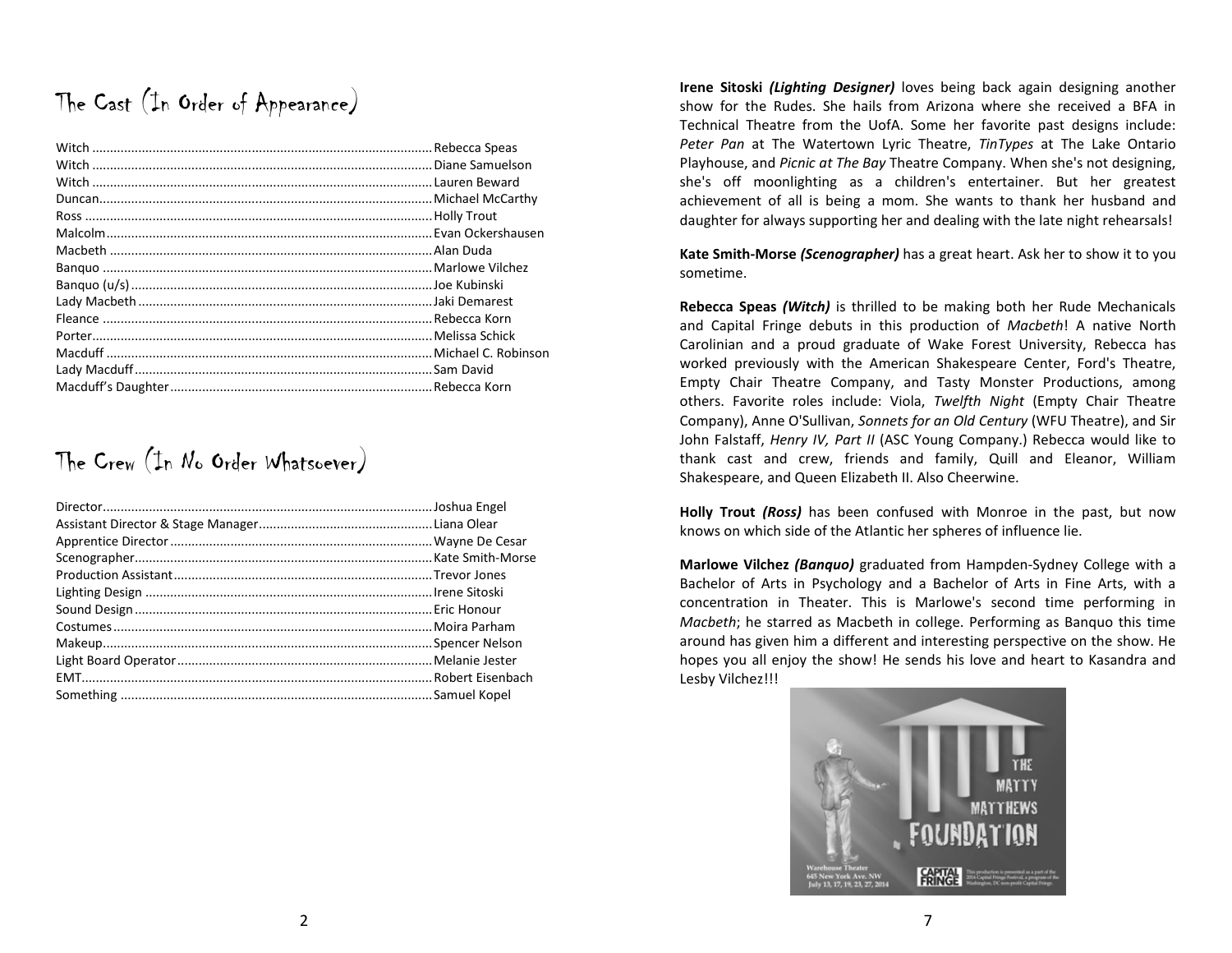the Rude Mechanicals for the creative opportunities they have afforded him. He will always be grateful.

Spencer Nelson (Makeup Design) Like The Joker, The Power Puff Girls, and The Teenage Mutant Ninja Turtles, The Spencer's origin involves an industrial accident. Fortunately it occurred in a candy factory, but it does make her nigh unbearably sweet.

Evan Ockershausen (Malcolm) When he is not masterminding rebellions and righteously smiting tyrants, Evan attends University of Maryland studying History. He is very happy to return to the Rudes once more for his [REDACTED] show for yet another delightfully bloody romp!

Liana Olear *(Asst. Director/Stage Manager)* has previously stage-managed the Rudes' Tis Pity, Twelfth Night and Pericles. She is delighted to work with the brilliant cast and the best production team ever. Thanks to Sam for the near infinite patience, Josh for the insight and the trust and more things than would fit on the page, Trevor for standing by and paying attention, Alan and Jaki for support and encouragement, and Sabrina for being the easiest cat to herd.

Michael Robinson (Macduff) is excited to make his Rude Mechanicals debut with The Scottish Play. He is an actor and writer native to the DC area, but he graduated from NYU Tisch a year ago ready to tackle Shakespearean theater anywhere he could. He recently played Tybalt in Romeo and Juliet with Compass Rose Theater in Annapolis, and Lucius in Julius Caesar with Smith Street Stage off-off-Broadway. As always, he has to thank his mom for her continued support for this insane career. Speaking of insanity, he'd like to thank everyone involved with The Rude Mechanicals as well. Enjoy the show!

Diane Samuelson (Witch) This is Diane's first production with the Rude Mechanicals. She is very excited to be playing a Witch -- the same role she played in her very first Shakespeare production many years ago. Wait, is someone trying to tell me something?

Melissa Schick (Porter) is thrilled to be starring in this hilarious comedy about a woman who opens a door. Melissa has been involved with the Rude Mechanicals in one way or another for over 12 years now, albeit with considerable breaks between efforts. Favorite roles have included Helena in A Midsummer Night's Dream (2011), Valentine in Two No Gentlemen of Verona (2009), Audrey in As You Like It (2003), and Cassandra in Troilus and Cressida (2003). Melissa also directed the Rude Mechanicals' production of The Winter's Tale (2011). Melissa received her formal theatre training at the Atlantic studio through New York University's Tisch School of the Arts.

## Director's Notes

Banquo warns Macbeth, "The instruments of darkness tell us truths, win us with honest trifles, to betray us in deepest consequence." Macbeth is lured by the seductive promises of a shadowed world beyond our own, one which we only see in occasional glimmers that mislead more than they reveal. Its instruments take an active, occasionally sadistic interest in us and ours. We are their playthings.

I wanted to strip the play of its accumulated traditions and view it with fresh eyes. My first vision of it was about the darkness, pierced by pinpricks of light. The witches come from that darkness and disappear into it. They lurk throughout the play.

Darkness gives rise to ignorance. What you cannot see can hurt you. And ignorance gives rise to superstition. As you try to put together patterns from the glimpses of the world you get, it is easy to be misled into false pattern-making. I like to fancy myself above most superstition, but even I held out a certain grudging respect for the curse attached to this play.

As we rehearsed I was drawn to the characters trapped in the claustrophobic bits of light: they must cling to each other for protection. My heart went out to them, and found a connection even to the homicidal Macbeths. The most common question asked of this play is of predestination: does Macbeth make his own fate by believing the witches, or was he doomed to start? I can't settle that; I don't know if it's even meaningful to settle it. To the contrary, we'll never know, but must struggle through in the half-light (or less).

That led me to explore one character who was comfortable with the darkness. I don't intend Lady Macbeth's blindness in this production as an allegory; that's much too easy and unsatisfying. Rather, I wanted to consider its implications for dependency and strength. What is made easy? What is made hard? There aren't any straightforward answers, either in the text or in our staging. But as I watch the final rehearsals, I am overwhelmed by the strength of connection between the very flawed characters in a world that seems not just indifferent but malevolent. Instead of a story of monsters, I believe that this is a very human story.-Joshua Engel